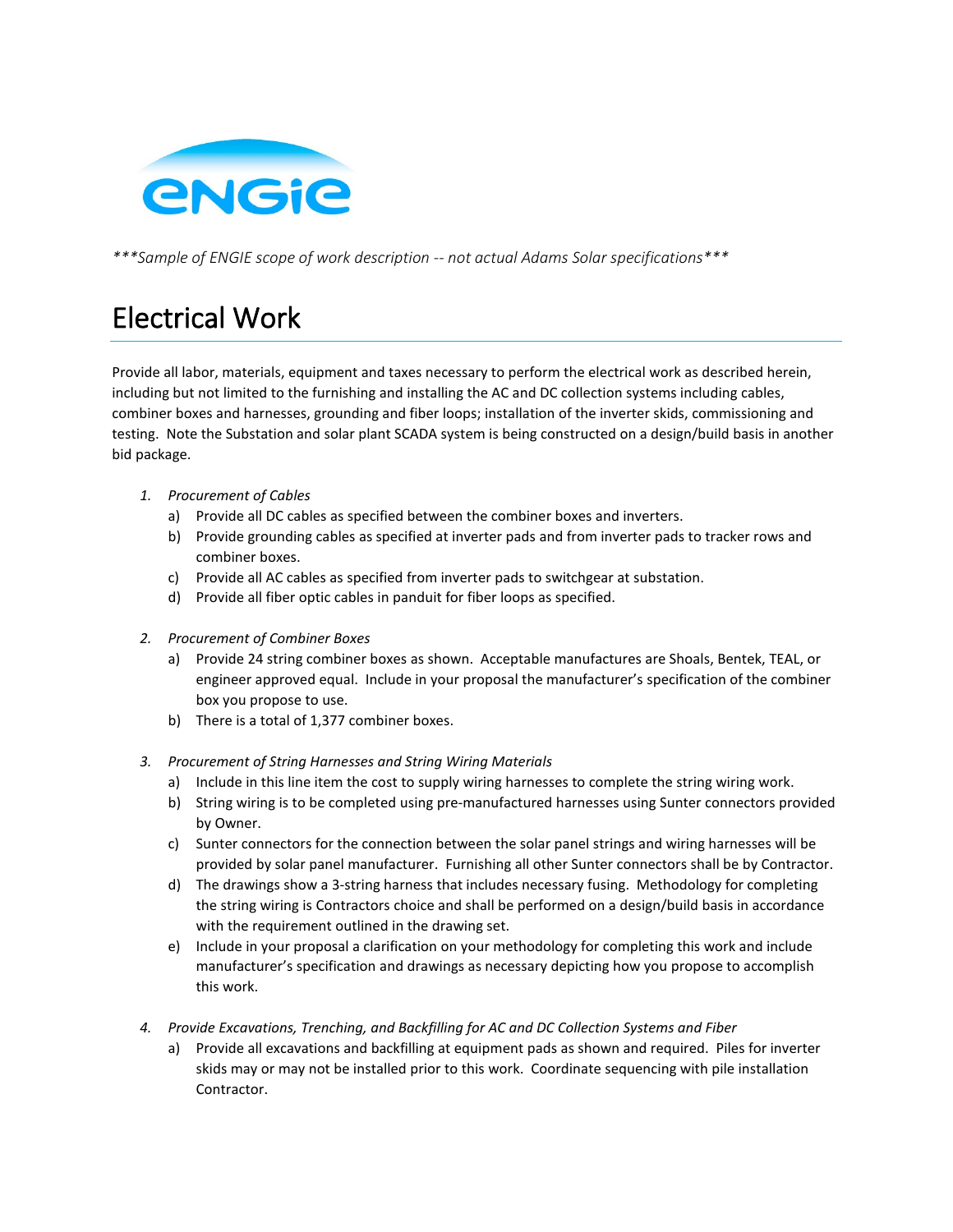- b) Provide all trenching and backfill as shown for AC and DC collection systems, and fiber loops including bedding, warning tape, and flowable fill (where shown). Note that the fiber loops will follow the AC circuiting for the most part but there are some areas where separate trenching for fiber is required.
- c) Screened native material or sand can be used for cable bedding. Native materials can be used for backfill, as indicated in the Geotechnical report.
- d) Backfill materials shall be moisture conditioned to within 3% of optimum and compacted to 90% proctor.
- e) When trenching along or through roads that have been constructed by Civil Contractor, Contractor shall carefully place and manage excavated materials to avoid contaminating rock placed by Civil Contractor. Contractor is not responsible for placing back rock in the areas immediately above trenches. That work will be done by Civil Contractor. Repair and replacement of rock contaminated by Contractor that could have been avoided by careful spoils management will be the responsibility of Contractor.
- *5. Install Conduits for AC and DC Collection Systems and Fiber* 
	- a) Provide and install all conduits and risers at inverter pads as shown. Work includes all conduits necessary for AC, DC and fiber systems.
	- b) Provide all conduit risers at row ends and combiner boxes for DC Cable transitions and string wire harness transitions from above to below grade.
	- c) Conduits for MV homeruns from MV switchgear at substation to just outside the substation yard will be furnished and installed by substation Contractor.
	- d) Conduits for fiber loop homeruns from control building to just outside substation yard will be furnished and installed by substation Contractor.
- *6. Install Cables for AC and DC Collection Systems, Fiber and Grounding*
	- a) Install and terminate all DC cables from combiner boxes to inverters.
	- b) Install and terminate all AC cables from inverters to inverters to MV switchgear at substation. Provide and install load break elbows at transformers and switchgear.
	- c) Install fiber loops from control building at substation to inverters and back to control building. Terminations and testing will be performed by substation contractor.
	- d) Install fiber run from inverters to inverters to control building at substation.
	- e) Furnish and install ground rods and grounding loops at inverter pads.
	- f) Furnish and install ground cables from inverter pad ground loops to combiner boxes and last pile in each tracker row including all jumpers, ground braids and c-clamps.
- *7. Install DC String Wiring, Module to Module Jumpers, and String Wire Management*
	- a) Install string wiring harnesses along trackers, from solar panels to combiner boxes.
	- b) Connect module to module jumpers. Whips on the Solar Panels will be of sufficient length to enable the "skip wiring" method. Jumpers required to span the tracker row drive assembly will be provided by Owner.
	- c) All wire harnesses and module whips shall be fastened to either the modules or the structure with UV resistant zip-ties. Assume 2 zip ties per module for module whips and a zip tie every 3' along the tracker rows. No wires shall be left loose or hanging down.
	- d) All wires shall be neatly managed.
	- e) All string wiring cables exposed to direct sunlight shall be protected by UV resistant split-loom or similar. This includes the gap between sets of 8 modules at each tracker row, the section along the tracker row drive assembly and any exposed cables between the tracker row and the combiner box. No connectors are allowed to be covered by split loom, and no connectors will be allowed to be exposed to direct sunlight.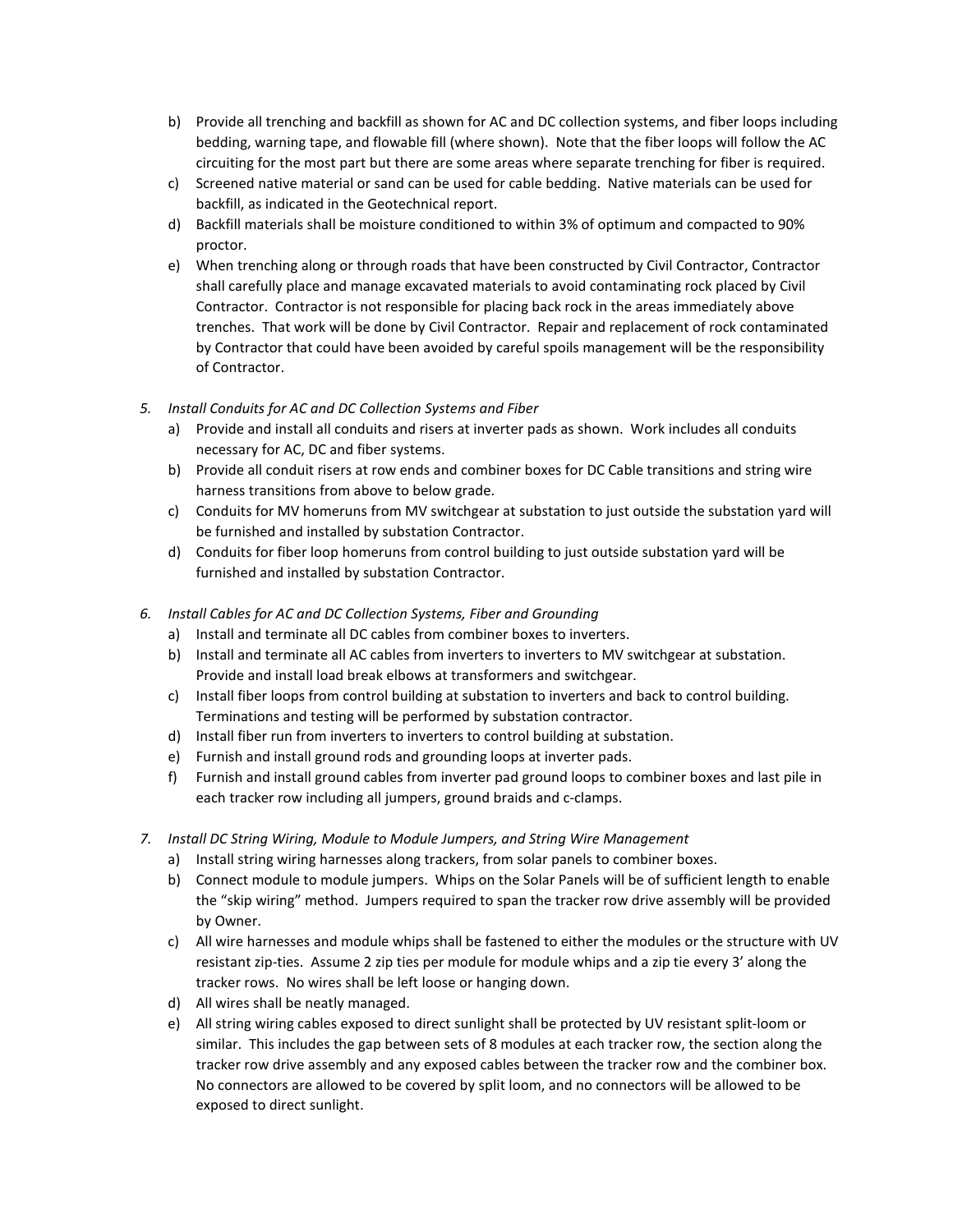- f) To establish acceptable standards, contractor shall install wire management means on one tracker row for inspection and approval by Owner. Owner shall inspect tracker row and either approved the wire management methodology or instruct Contractor to make corrections. Contractor shall make corrections as directed by Owner. Once completed and approved by Owner, the approved row will be the basis for inspecting all the other rows on the jobsite.
- *8. Install Inverter Skids*
	- a) Receive, unload, inventory, inspect, stage, protect and install inverter skids as shown. Inverter skids will be furnished and delivered to site by Owner.
	- b) Contractor shall be responsible for receiving inverter skid delivery trucks at site entrance and directing them to the installation or staging locations. It is expected that inverter skids will be unloaded directly onto the pile foundations upon arrival to site.
	- c) Prior to executing a Contract, the number of trucks to be received per day and the amount of time within which the trucks must be unloaded shall be agreed upon.
	- d) Weld inverter skids to skid support piles as shown.
- *9. Furnish and Install Weather Stations, Pyranometers, and Temperature Sensors*
	- a) Furnish and install 3 each freestanding weather stations, as specified below, or approved equal.
		- 1. Weather Station WXT536 including 15m shielded cable welded onto connector, and mounting accessory for mast. Stations shall include:
			- a) Two GHI pyranometers
			- b) One wind vane and one anemometer
			- c) One rain gauge
			- d) One ambient temperature sensor
			- e) One hygrometry sensor
			- f) One air pressure sensor
			- g) RS232/RS485 with ASCII, NEMEA, and SDI12 protocols.
		- 2. Steel Cabinet with 120/240VAC input, circuit breaker, and grounding cable.
		- 3. Pyranometer SMP 10 pyranometer, ISO secondary standard, with 10m cable (2 per weather station).
			- a) Pyranometers will be Kipp & Zonen Class A or equivalent, secondary standard type
		- 4. Data Logger
			- a) EUROTHERM T2550 SIMPLEX including implementation of communication application ASCII towards WXT536
			- b) AI3 module for T2550 (2 Analog entries for irradiation)
			- c) Relay module 4 entries for T2550
			- d) Switch Router 5 ports MOXA
			- e) Transmitter for battery voltage measurement
			- f) AO2 replicating module for 4…20mA signal of tilted pyranometer
		- 5. Solar power supply battery 2x18 Ah, 2x55W solar panel with cable, support and regulator
		- 6. Communication Modem 3G + outdoor antenna (no SIM card) + 10m low impedance extension cable.
		- 7. Support Structure Triangular lattice structure, welded, 3m, SEC-3mHEAD with mounting brackets.
		- 8. Foundation Furnish and installed poured in-place concrete foundation; 3'x3'x2' depth with #4 rebar at 12" on-center each way.
		- 9. Weather station shall be located within 50' of an inverter skid coordinate with Owner.
		- 10. Provide power and communication cabling from adjacent inverter to weather station.
	- b) Furnish and install 15 each pyranometers on tracker structures where directed by Owner.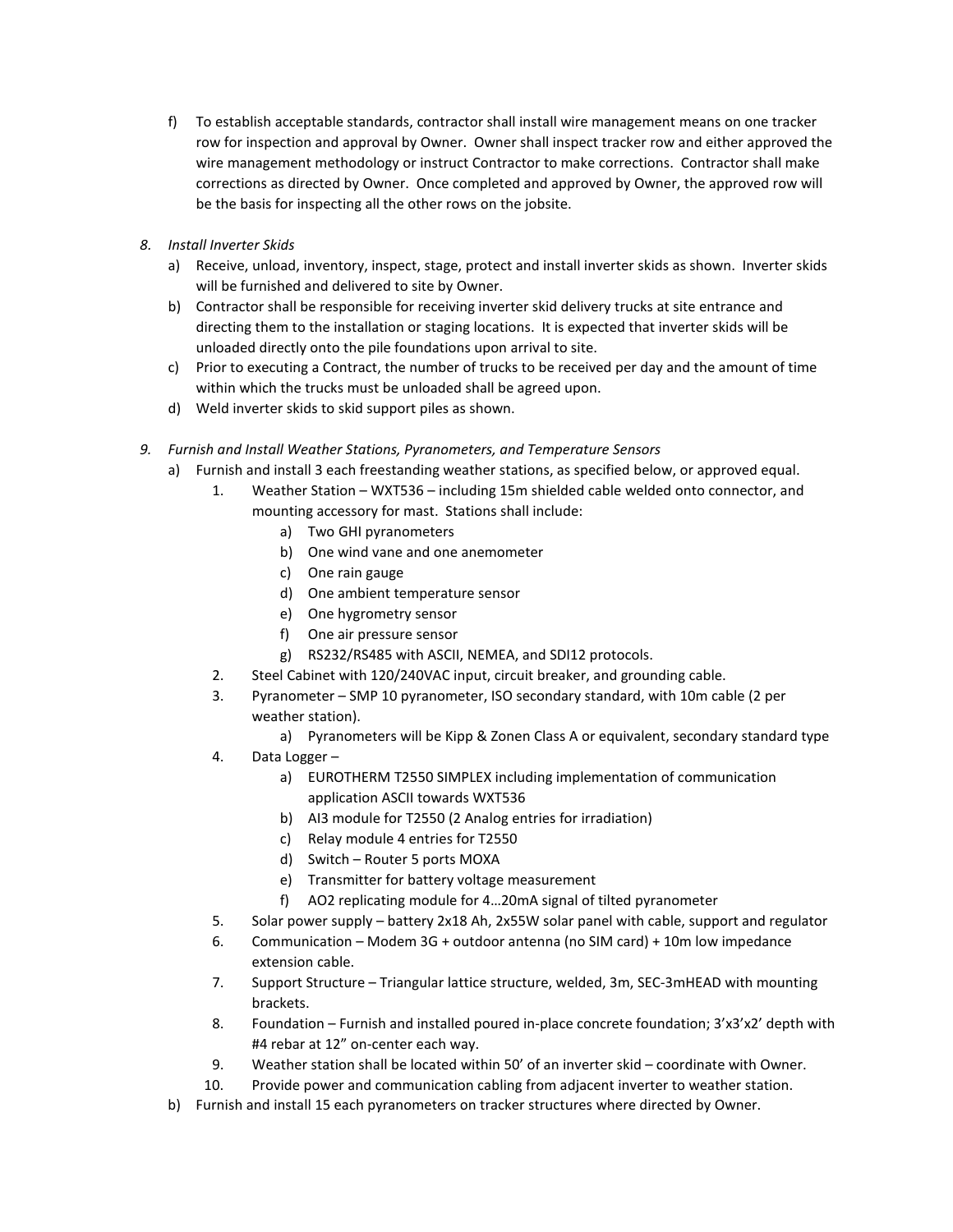- 1. Pyranometers shall be as specific in item a.3 above; or approved equal.
- 2. Pyranometers shall be located within 30' of inverter skid. Exact locations to be determined with Owner.
- 3. Provide communication cabling from adjacent inverter to pyranometers.
- c) Furnish and install 15 sets of 2 each back-of-module temperature sensors.
	- 1. PT1000-K050
		- a) PT1000 OHMS at 0°C 1/3DIN, 1x3 fils mounting, 3 conductor probes or equivalent with IP65 UV resistant cabling
		- b) 304L  $\emptyset$  stainless steel protector and Lg 50mm with triple annular crimping
		- c) Stainless steel plate 30x15x0.5 mm laser welded on protector
		- d) 25-meter silicone/silicone cable (no armor)
		- e) Temperature range -10°C and 100°C with a maximum tolerance ±1°C
		- f) Pyranometer mounting kit
		- g) All sensors shall have a range compliant with IEC 61724—1:2017
	- 2. ETA-PT1000 Individual calibration method by comparison at one point: 25°C. Calibration certificate. Each sensor will be identified by a serial number.
- d) Furnish and install three (3) soiling measurement stations.
	- 1. The soiling measurement station will be Atonometrics RDE300 Series or equivalent
	- 2. The soiling station shall have a range compliant with IEC 61724—1:2017
- *10. Conduits for Fiber and Electric Service to O&M Building*
	- a) Provide conduits for permanent power and communications cabling from site entrance at County Road 185 to within 5' of Operations and Maintenance Building.
	- b) Install 1 each 3" and 2 each 6", schedule 40 PVC conduits. Install pull boxes at 500' on center.
	- c) Pull strings/ropes and cables will be furnished and installed by others.
- *11. Conduits from O&M Building to Substation Control Building*
	- a) Provide conduits for power and communications cabling from substation control building to Operations and Maintenance Building.
	- b) Install 1 each x 2", and 2 each x 4", schedule 40 PVC conduits from substation fence to within 5' of Operations and Maintenance Building. You will be picking up the stubs installed by the Substation Contractor from the Control Building to the Substation Fence. Cap conduit ends and install location markers prior to backfilling.
	- c) Pull strings and cables will be furnished and installed by others.
- *12. Power for Temporary Facilities*
	- a) Job trailers for all Contractors shall be located in a central location on the north side of County Road 186 on the northeast side of US-83.
	- b) Furnish and install 120/240VAC temporary utility service for all trailers. Assume total demand is 1200 amps, and service is to up to 12 trailers.
	- c) Provide for underground distribution from central distribution location to each trailer. Install conduits and cabling as necessary and connect each trailer to the temporary power source.
	- d) Utility company fees will be paid for by Contractor and reimbursed by Owner without mark-up.
	- e) All monthly utility fees will be paid by Owner.
- *13. Commissioning – Electrical Work*
	- a) To be provided by addendum.
- *14. Quality Assurance / Quality Control – Electrical Work*